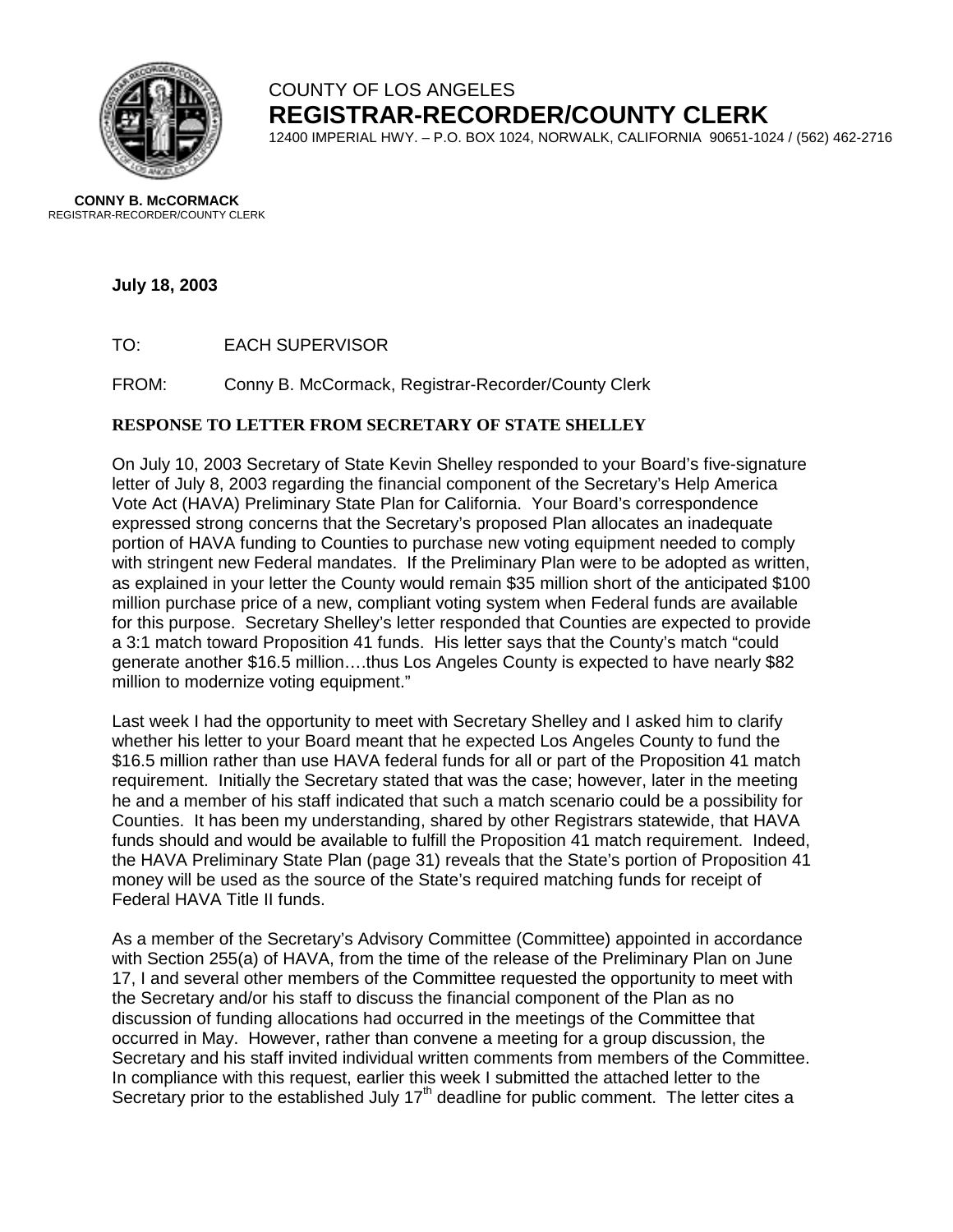number of specific findings and recommendations for the Secretary's consideration prior to release of the official HAVA State Plan.

If you have any questions regarding this information, please call me.

c: Secretary of State Kevin Shelley Members, HAVA State Plan Advisory Committee CA Registrars of Voters CAO

**Attachments**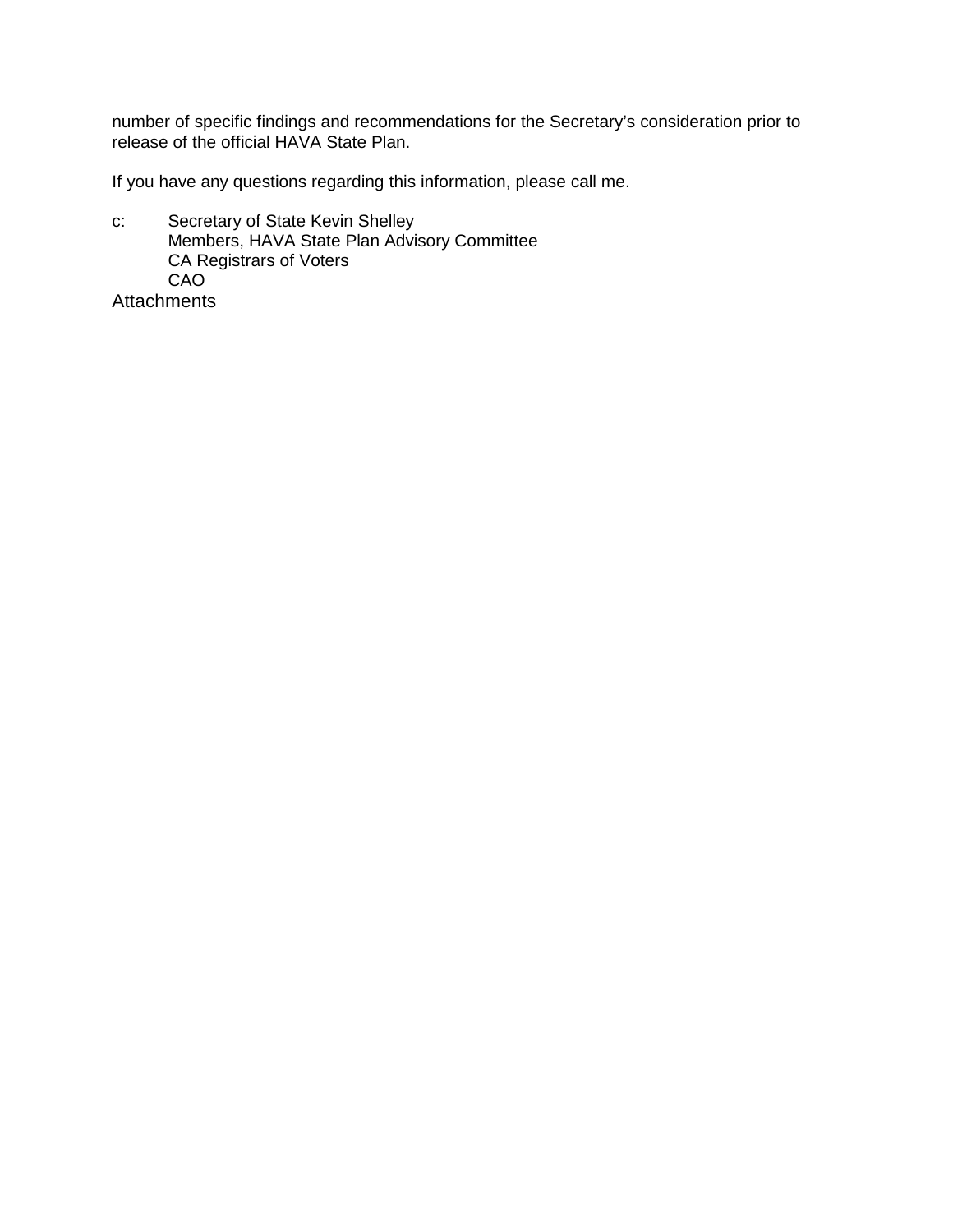

### COUNTY OF LOS ANGELES **REGISTRAR-RECORDER/COUNTY CLERK**

12400 IMPERIAL HWY. – P.O. BOX 1024, NORWALK, CALIFORNIA 90651-1024/(562) 462-2716

#### **CONNY B. McCORMACK REGISTRAR-RECORDER/COUNTY CLERK**

July 16, 2003 VIA E-mail and Overnight Mail

The Honorable Kevin Shelley Secretary of State 1500 11th St. Suite 600 Sacramento, CA 95814

Dear Secretary Shelley:

As a member of the HAVA California State Plan Advisory Committee appointed in accordance with Section 255(a) of the federal Help America Vote Act (HAVA), this correspondence is submitted for inclusion in the registered public comments regarding the HAVA California Preliminary State Plan issued by your office as a draft document on June 17, 2003. My comments focus on the proposed financial allocations currently detailed in the Preliminary State Plan.

The primary motivation for HAVA was the recognition by the Federal government that voting systems in use around the country were deficient and in need of modernization to assure the accuracy of election results and the confidence of voters. California Counties will have to implement most of the new federal mandates including the purchase of legally compliant new voting systems to meet strict new Federal standards. Therefore, California's State Plan should designate the majority of HAVA funds to the Counties to meet this mandate. However, California's proposed Plan, as drafted, does not concentrate funding in this area. By comparison, an in-depth analysis of the HAVA funding proposals of the seven most populous States reveals an average minimum allocation of 79% of HAVA funds to their Counties versus 37% to Counties in California (see chart at Attachment A).

Below are a number of specific findings regarding the funding categories detailed in California's Preliminary State Plan followed by recommendations for adjustment to the funding allocations prior to finalizing California's HAVA State Plan for submittal to the Federal government.

### Findings/Recommendations

1) Finding: The breakdown of available funds on page 37 of the Preliminary Plan is currently incomplete. The chart is limited to discussion of the proposed allocation of first-year HAVA Title II funding (approximately \$97 million). Unlike other States' Plans, California's Plan contains no breakdown with regard to the planned allocation of HAVA Title I funds. These one-time Title I monies include \$27.3 million in Section 101 funding that the law gives wide latitude for its use "to improve election administration" and \$57.3 million in Section 102 funds that are restricted for use by those counties that replace punch card voting systems. The only mention of Title I Section 101 funds in the Preliminary Plan is found on page 41 which vaguely states that these funds are "likely to supplement the requirements payment received pursuant to Title II." Other States' Plans provide specificity with regard to their appropriated Title I, Section 101 funds and also share these funds between the State and Counties.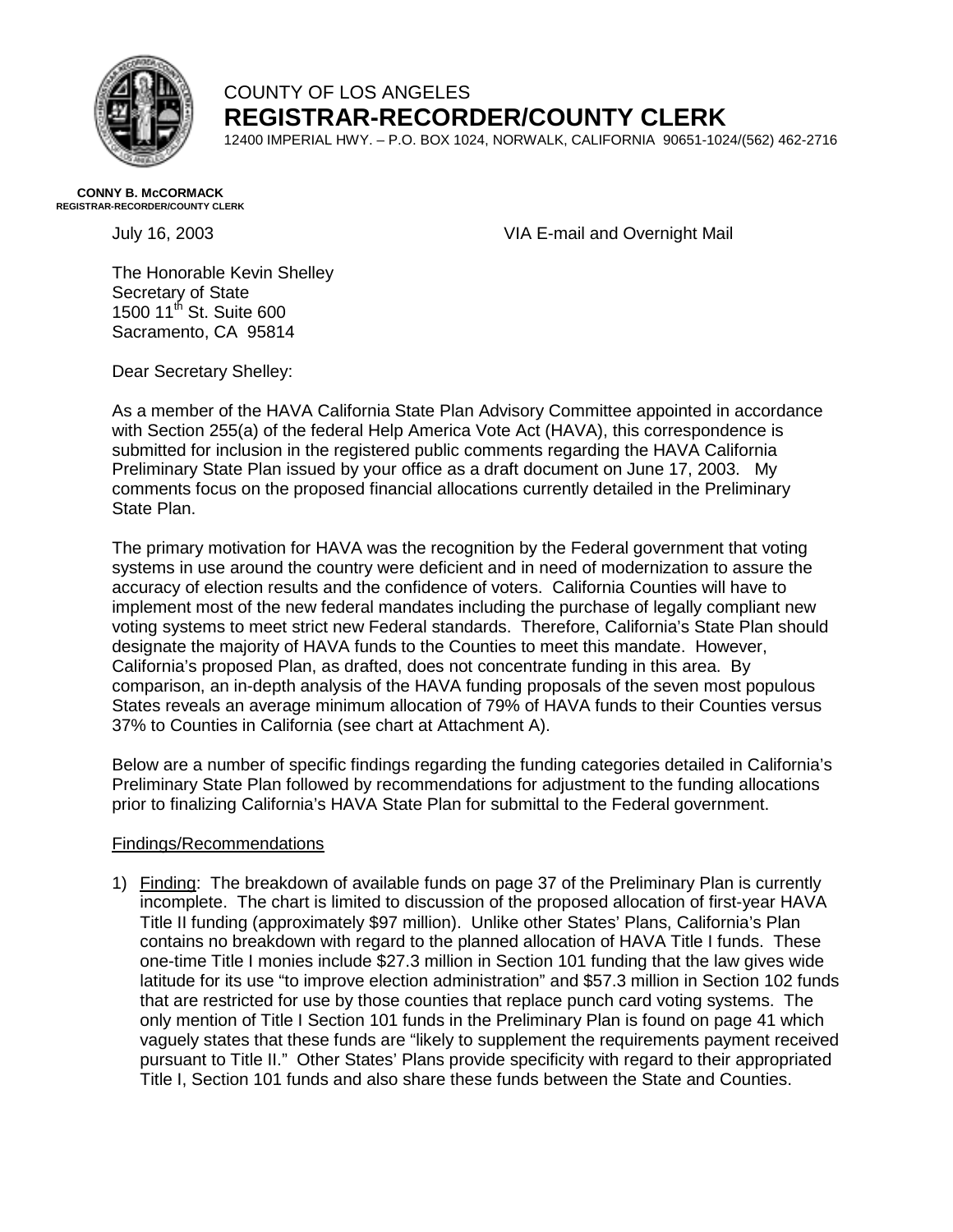Recommendation: Identify Title I (one-time funds) as well as Title II first-year funds in the allocation chart on page 37 of the Plan in order to provide a more complete picture of the intended disbursal of approximately \$181 million in HAVA money that will be available to California during 2003. The Preliminary Plan's current financial component (page 37) is displayed alongside a suggested alternative page 37 at Attachment B which incorporates Title I funds along with HAVA Title II first-year funds. In recognition of the present uncertainty of the costs associated with the State's compliance with HAVA requirements, Attachment B contemplates the possibility that 100% of Title I Section 101 funds might be used by the State if actual costs prove to be higher than anticipated to meet the minimum legal requirements.

2) Finding: A review of all of the other 49 States' Plans (see Attachment C) reveals a pattern of allocation of between 55-90% of HAVA funds for purchase of voting equipment, including equipment to comply with rigorous new standards for equipment accessibility for blind, disabled and multi-lingual voters; 5-25% to implement a statewide voter registration database system; and 3-11% for voter education, pollworker and election officials training. By marked contrast, California's Preliminary Plan proposes higher funding for the three categories of voter education, pollworker training and election officials training than for purchasing required voting equipment (i.e. a minimum of 45% for these three discretionary categories compared with a minimum of 10.3% for purchasing legally compliant voting equipment). While I certainly support the allocation of a portion of HAVA funds to further educate the public and enhance election officials and pollworker training, California is currently recognized as the leader in these areas due to laws providing for the most complete and widespread voter information in the nation. Notably, less than half a dozen states mail sample ballot booklets and state ballot pamphlets to voters prior to each election as California does. Also, unlike some other States, California already requires Counties to provide pollworker training prior to each election. Additionally, the Preliminary Plan is currently silent on whether the State intends to retain all of the funding for these three categories or whether the Counties would share in the funding allocated for voter education, pollworker and election officials training.

Recommendation: As HAVA funds are limited to a finite three-year period, the available Federal funding should be concentrated on meeting the requirements for legally compliant systems including voting equipment/systems for the Counties and an upgrade or replacement of the State's current voter registration database system, Calvoter. This recommendation gives priority to utilizing scarce Federal funding to re-build the infrastructure of democracy. Conversely, if a disproportionate amount of funds are instead allocated to enhance existing operational programs for voter education, pollworker and election official training, the ability to sustain a significant build-up in these discretionary programs would be jeopardized after federal funding ceases. The revised page 37 (Attachment B) presents an alternative funding designation of 5% (rather than a minimum of 15%) in each of these three categories. This suggested revision would still allocate a greater percentage of funding to these discretionary categories than the average allocated in the other States' Plans. Additionally, the Plan should indicate the State's intention to designate a portion of the funds for voter education, pollworker and election officials training to Counties.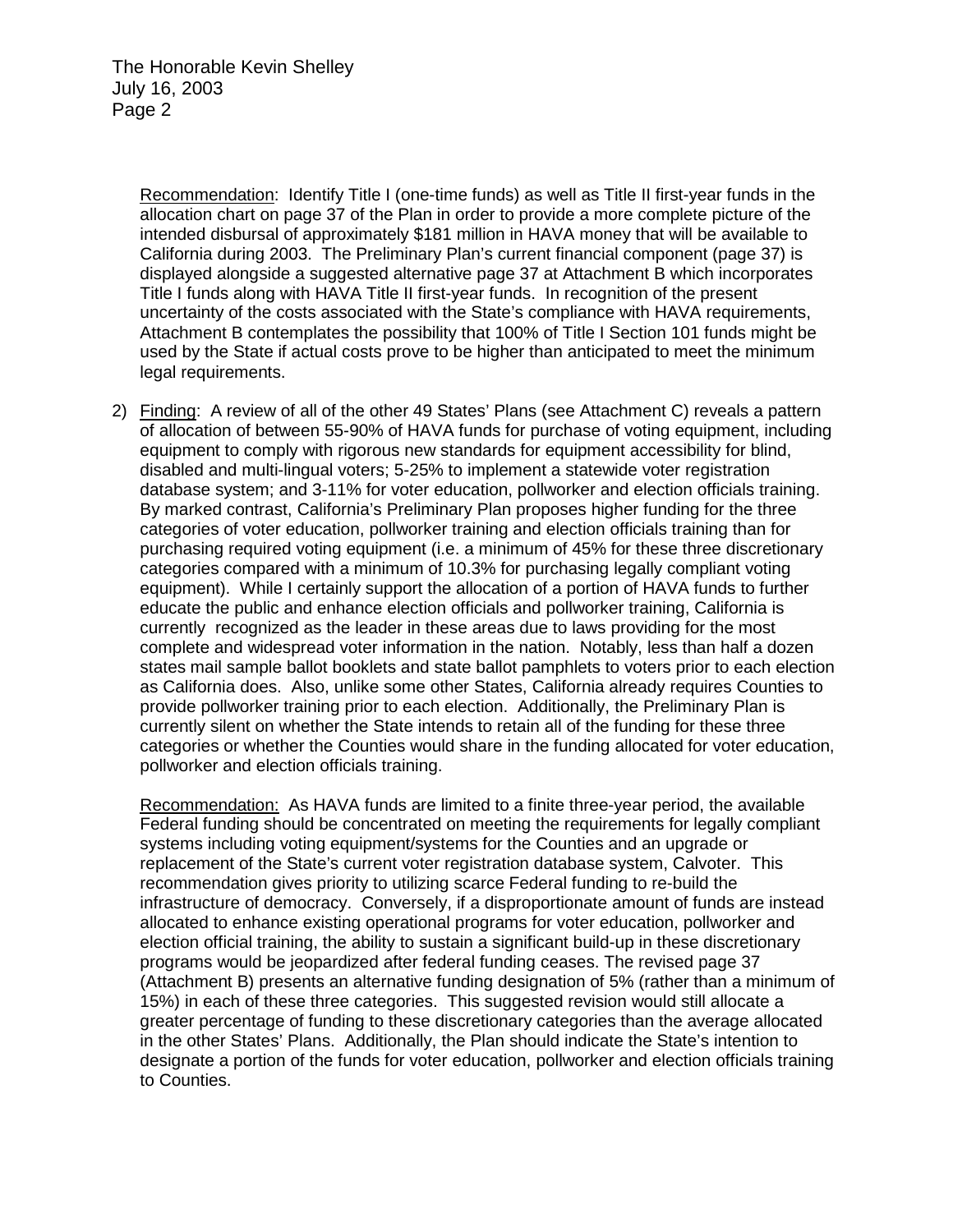The Honorable Kevin Shelley July 16, 2003 Page 3

3) Finding: The Preliminary Plan's proposed funding ranges within and among HAVA Title II categories are extremely widespread (page 37). An examination of all other States' Plans reveals much clearer identification of funding amounts and percentages (see Attachment C). For example, the Plans of the eight most populous States reflect an average cost of complying with the HAVA requirements for a Statewide voter registration database of \$1.32 per registered voter. (Pennsylvania is the highest at \$2.74 per voter for their newly installed full election management system that, in addition to the required voter registration database, also encompasses software for other functions not required by HAVA such as absentee voting, pollworker recruitment, etc.) Also, the column entitled Portion of Payment on page 37 of the Preliminary Plan contributes to the uncertainty and confusion as the figures add up to 68.2% instead of 100% due to the presentation of the minimum estimate, rather than the maximum or midpoint (see Attachment B).

Recommendation: Narrow the ranges and assign percentages that add up to 100%. See Attachment B for a suggested alternative financial plan. This alternative provides \$20.7 million to upgrade or replace California's existing statewide voter registration database compared with the Preliminary Plan's wide range of \$8-151 million. The proposed figure is based on \$1.32 per registered voter, the average of the eight most populous States. Should the actual cost more closely mirror Pennsylvania's high of \$2.74 per registered voter, the additional amount would be available from the currently unallocated \$27.3 million in Title I, Section 101 funds.

4) Finding: The Plan's proposed funding range for fulfilling the provisional voting requirements is very large compared with other States' Plans, from \$3-\$15 million of the \$97 million anticipated in first-year HAVA Title II funds (3-15%). Most other States do not currently provide for provisional voting at all and must now design processes from the ground up. California's existing provisional voting laws and procedures are unparalled in the nation and formed the model for HAVA. Yet other States' Plans designate an average of 1.5% of their HAVA funds to accomplish this task compared with the proposed range of 3-15% in California's Preliminary State Plan. California's sole deficiency with regard to complying with this requirement is lack of a designated free access system for use by voters to determine whether or not their provisional ballots were counted. Most States' Plans propose compliance with this requirement simply by establishing a toll-free telephone number.

Recommendation: Lower this figure in the Plan to a maximum of 1%, comparable to other States' Plans (as shown on Attachment B). Designate a portion of the funds in this category to Counties. Postage/supplies and the administration of any discretionary program established to notify provisional voters regarding the status of their provisional ballots, as contemplated in the Preliminary Plan, would likely cost far less than 1% of California's available HAVA funds (\$1.8 million).

5) Finding: In contrast to California's Plan, other States' Plans acknowledge the principal role and responsibility of the Counties to carry out HAVA mandates (see Attachment D). Consequently, other States' Plans designate a much larger percentage of HAVA funds to Counties to meet the legal requirements compared to California's Plan (see Attachments A and C). Although California voters last year approved a \$200 million bond issue, Proposition 41, to purchase new voting equipment, these funds will cover only about half of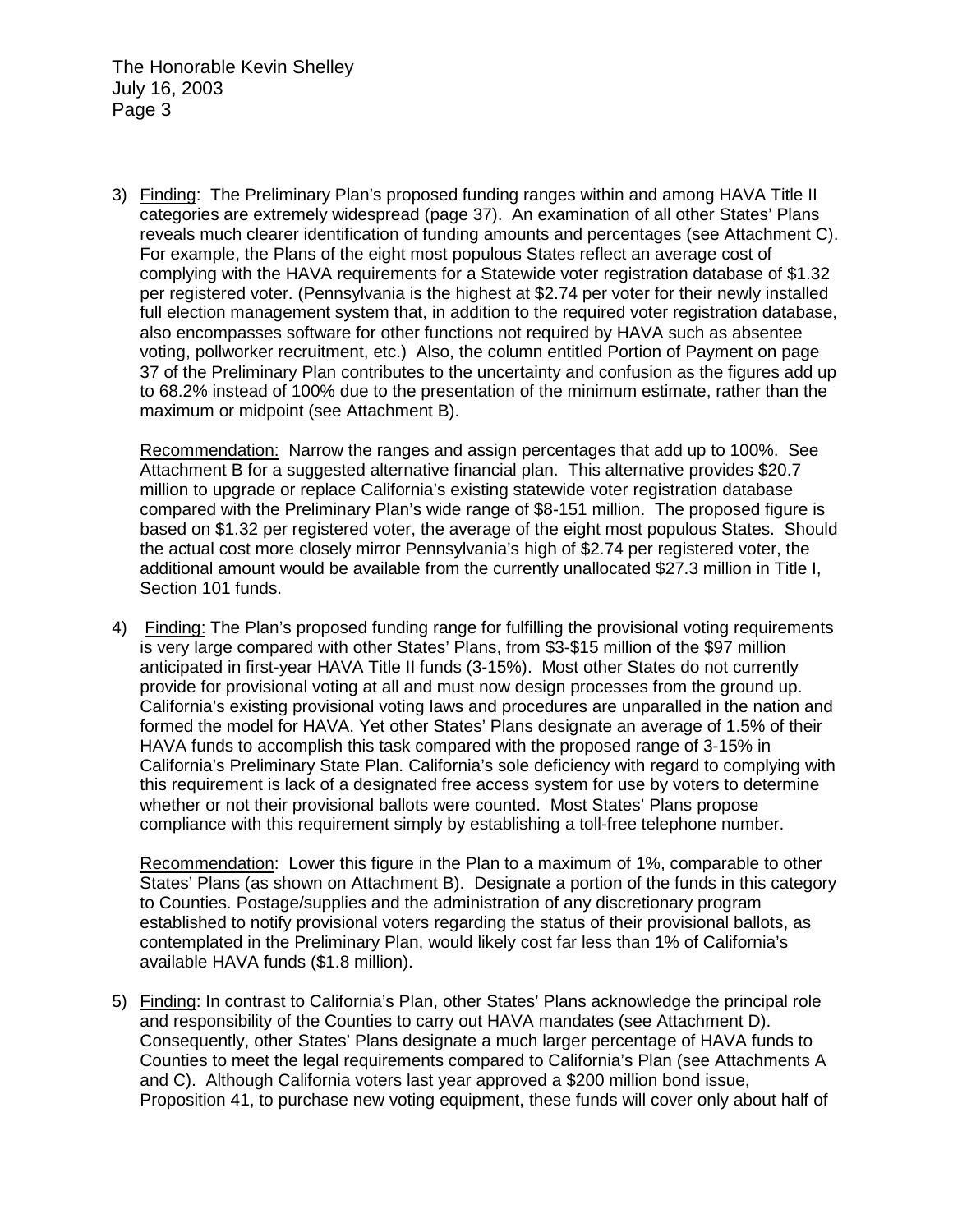The Honorable Kevin Shelley July 16, 2003 Page 4

> voting system replacement costs. Los Angeles and eight other California counties (representing 56% of the registered voters in the State) must replace their voting systems immediately due to a court imposed ban on the use of punch card voting systems commencing with the March 2004 Primary Election. All other Counties must meet HAVA voting equipment requirements by January 2006.

Recommendation: Revise the Plan to allocate a minimum of 25%, and preferably much more, of first-year HAVA Title II funds to Counties for purchase of voting equipment (rather than the currently specified minimum of 10.3%). While other States' Plans allocate significantly more an of their HAVA funds toward purchase of new voting equipment, it is acknowledged that California Counties have Proposition 41 funds available to partially offset the cost of new voting systems. However, it should be noted that California taxpayers will spend \$400 million over the next 20 years to retire Proposition 41 bonds. Requiring County taxpayers to contribute tens of millions more to purchase new voting equipment when federal funds are available for this purpose would not optimize the use of HAVA funding.

I hope you will take these suggestions into consideration prior to finalizing the financial component of California's HAVA State Plan. Additionally, I seek your assurance that you will circulate the final draft of the State Plan to members of your HAVA State Plan Advisory Committee for review prior to release of the final HAVA California State Plan by your office.

Sincerely,

Conny B. McCormack Registrar-Recorder/County Clerk

c: Members, Los Angeles County Board of Supervisors Members, HAVA State Plan Advisory Committee California Registrars of Voters

4 Attachments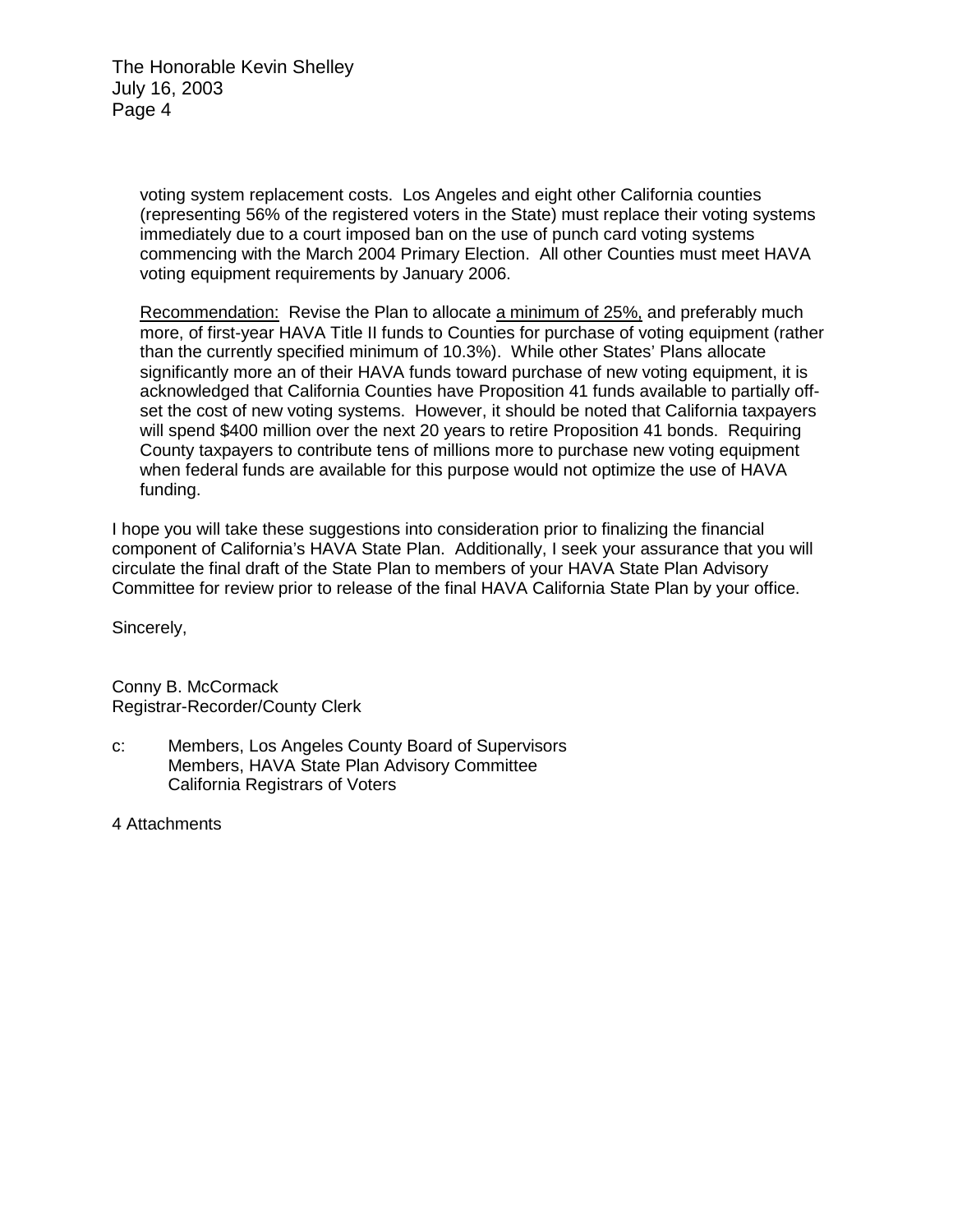### **ATTACHMENT A**

### **HAVA Allocation - Seven Largest States**



### **Registered Voters – Nov. 2000**

| California      | 15,707,307 |
|-----------------|------------|
| <b>Texas</b>    | 12,365,235 |
| <b>New York</b> | 11,262,816 |
| Florida         | 8,752,717  |
| Pennsylvania    | 7,781,997  |
| Ohio            | 7,535,188  |
| <b>Illinois</b> | 7,129,026  |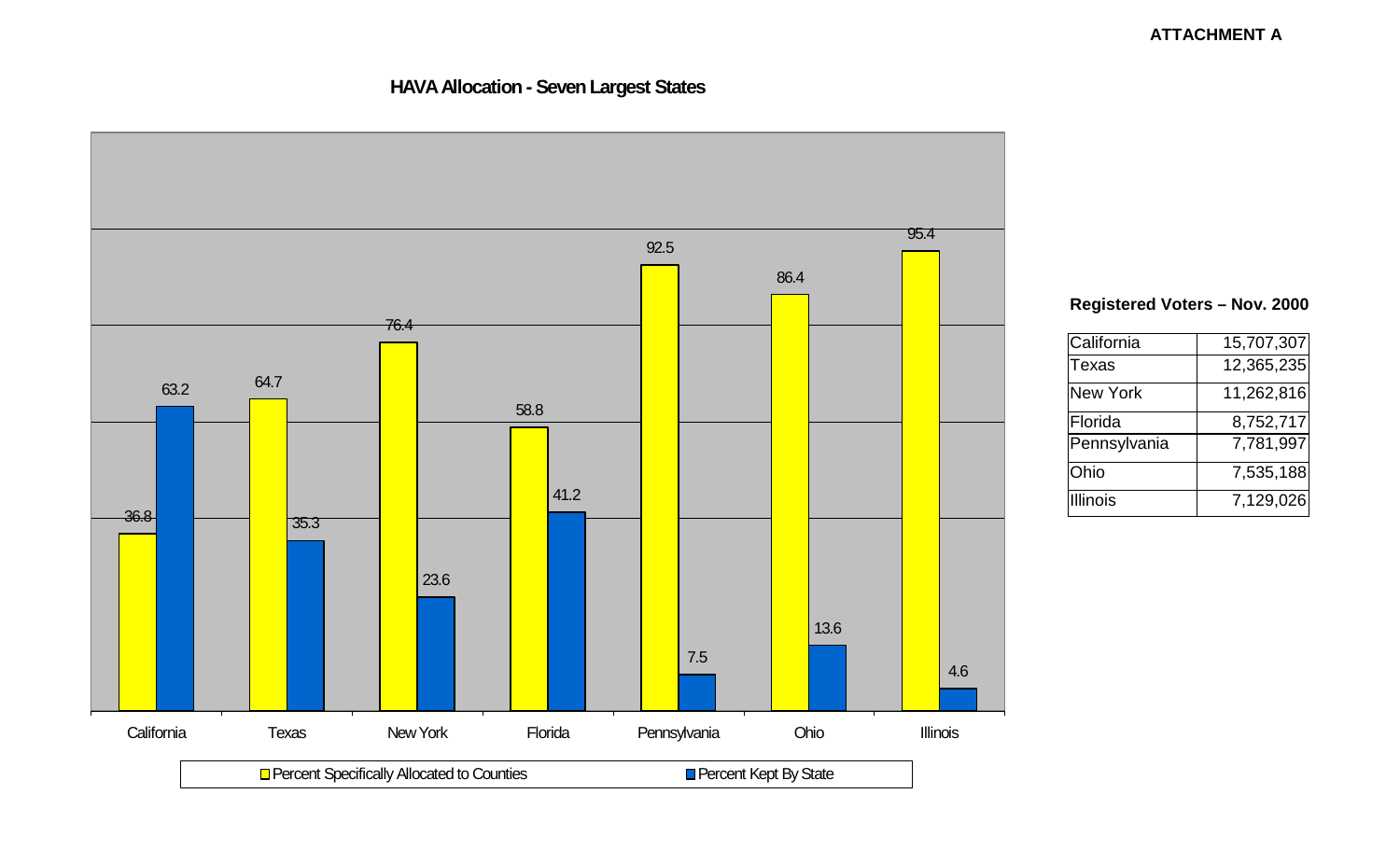**ATTACHMENT B**

| PRELIMINARY STATE PLAN HAVA FUNDS ALLOCATION (p.37)                                                         |                                    |                        |              | ALTERNATIVE STATE PLAN HAVA FUNDS ALLOCATION (p.37)                                                                                       |                           |         |                                 |                        |              |               |  |  |  |
|-------------------------------------------------------------------------------------------------------------|------------------------------------|------------------------|--------------|-------------------------------------------------------------------------------------------------------------------------------------------|---------------------------|---------|---------------------------------|------------------------|--------------|---------------|--|--|--|
|                                                                                                             | <b>Cost Estimate</b><br>Portion of |                        |              | <b>HAVA Mandates</b>                                                                                                                      | <b>Portion of Payment</b> |         |                                 | County/State Breakdown |              |               |  |  |  |
| <b>HAVA Mandate</b>                                                                                         | Low                                | High                   | Payment*     | <b>Title I One-Time Only Funds:</b>                                                                                                       | S                         | %       | Counties                        | $\%$                   | <b>State</b> | $\%$          |  |  |  |
| (Chart allocates only 2003 Title II money)                                                                  |                                    |                        |              | Title I, Sec. 101, Preliminary Plan does not<br>specify use of funds                                                                      | 27,340,830                | $15\%$  |                                 | $0 - ?%$               | 27,340,830   | up to<br>100% |  |  |  |
|                                                                                                             |                                    |                        |              | Title I, Sec. 102, Punch Card Buyout (law<br>specifies allocation to specific counties)                                                   | 57,322,707                |         | 31.5% 57,322,707 100%           |                        | $\Omega$     | 0%            |  |  |  |
|                                                                                                             |                                    |                        |              | Subtotal (Title I Funds)                                                                                                                  | 84,663,537<br>S.          |         |                                 |                        |              |               |  |  |  |
| Voting system standards, Title III, Section 301(a)                                                          | 10,000,000                         | 50,000,000             | 10.3%        | <b>Title II - First-Year Funds</b><br>Voting system standards, Title III, Sec.<br>301(a)<br>Provisional Voting, Title III, Section 302(a) | 46,882,464                |         | 25.7% 46,882,464 100%           |                        | 0            | 0%            |  |  |  |
| Provisional Voting, Title III, Section 302(a)                                                               | 3,000,000                          | 15,000,000             | 3.0%         | footnote (1)                                                                                                                              | 1,817,635                 | 1.0%    | 908,817                         | 50%                    | 908,817      | 50%           |  |  |  |
| Voter information posting, Title III, Section 302(b)                                                        | 100,000                            | 300,000                | 0.1%         | Voter information posting, Title III, Section<br>302(b)                                                                                   | 100,000                   | $0.1\%$ | 0                               | 0%                     | 100,000      | 100%          |  |  |  |
| Statewide database, Title III, Section 303(a)<br>Verification of voter registration information, Title III, |                                    | 8,000,000 151,000,000  | 8.2%         | Statewide database, Title III, Section 302(b)<br>footnote (2)<br>Verification of voter registration information,                          | 20,735,370                | 11.4%   | 0                               | $0\%$                  | 20,735,370   | 100%          |  |  |  |
| Section 303(a)(5)                                                                                           | 100,000                            | 300,000                | 0.1%         | Title III, Section 303(a)(5)                                                                                                              | 100,000                   | 0.1%    | 0                               | 0%                     | 100,000      | 100%          |  |  |  |
| Requirements for certain voters who register by<br>mail, Title III, Section 303(b)                          | 100,000                            | 300,000                | 0.1%         | Requirements for certain voters who register<br>by mail, Title III, Section 303(b)                                                        | 0                         | 0.1%    | 0                               | 0%                     | 0            | 100%          |  |  |  |
| Mail-in Registration form requirements, Title III,<br>Section 303(b)(4)                                     | 0                                  | 0                      | 0.0%         | Mail-in Registration form requirements, Title<br>III, Section 303(b)(4)                                                                   | $\Omega$                  | $0.0\%$ | $\Omega$                        | 0%                     |              | 0%            |  |  |  |
| Voter Education, Title III                                                                                  | 15,000,000                         | 45,000,000             | 15.4%        | Voter Education, Title III                                                                                                                | 9,088,177                 | $5.0\%$ | 4,544,088                       | 50%                    | 4,544,088    | 50%           |  |  |  |
| Elections official education, Title III                                                                     | 15,000,000                         | 45,000,000             | 15.4%        | Elections official education, Title III                                                                                                   | 9,088,177                 | 5.0%    | 4,544,088                       | 50%                    | 4,544,088    | 50%           |  |  |  |
| Pollworker education, Title III                                                                             | 15,000,000                         | 45,000,000             | <b>15.4%</b> | Pollworker education, Title III                                                                                                           | 9,088,177                 | $5.0\%$ | 4,544,088                       | 50%                    | 4,544,088    | 50%           |  |  |  |
| Complaint procedure (other activities), Title IV,<br>Section 402                                            | 100,000                            | 300,000                | 0.1%         | Complaint procedure (other activities), Title<br>IV, Section 402                                                                          | 100,000                   | 0.1%    | 0                               | 0%                     | 100,000      | 100%          |  |  |  |
| Voting rights of military and overseas citizens (other<br>activities), Title VII, Section 702               | 100,000                            | 300,000                | 0.1%         | Voting rights of military and overseas citizens<br>(other activities), Title VII, Section 702                                             | 100,000                   | $0.1\%$ | 0                               | $0\%$                  | 100,000      | 100%          |  |  |  |
|                                                                                                             |                                    |                        |              | Subtotal (Title II First Year Funds)                                                                                                      |                           |         | 97,100,000   100.0% 118,746,252 | 65%                    | 63,017,281   | 35%           |  |  |  |
| <b>TOTALS</b>                                                                                               |                                    | 56,500,000 302,500,000 | 68.2%        | <b>TOTAL</b>                                                                                                                              | 181,763,537<br>\$         |         |                                 |                        |              |               |  |  |  |
|                                                                                                             |                                    |                        |              | <b>Bolded</b> numbers above reflect revisions to Preliminary Plan                                                                         |                           |         |                                 |                        |              |               |  |  |  |
| *Based on minimum (and unlikely) cost estimates.                                                            |                                    |                        |              | (1) (2) see attached footnote explanation                                                                                                 |                           |         |                                 |                        |              |               |  |  |  |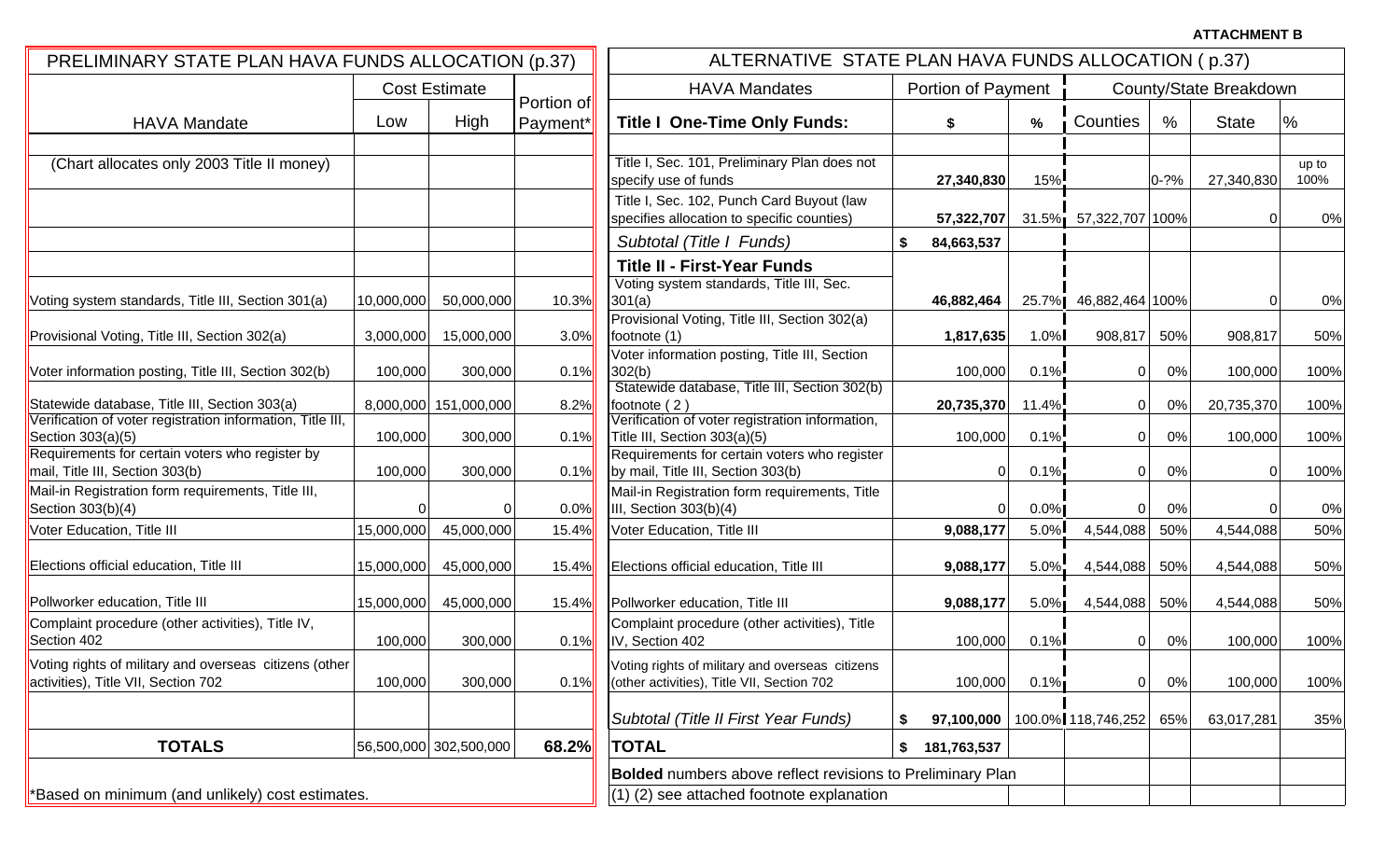# **HAVA Funds Summary Table (50 States)**

|                              |             |                            |            |            |            |                          |                      |                                                             |                                     | <b>Fund Allocation</b>   |                       |                                      |                         |                         |                           |               |                                                                    |                        |                           |  |       |  |
|------------------------------|-------------|----------------------------|------------|------------|------------|--------------------------|----------------------|-------------------------------------------------------------|-------------------------------------|--------------------------|-----------------------|--------------------------------------|-------------------------|-------------------------|---------------------------|---------------|--------------------------------------------------------------------|------------------------|---------------------------|--|-------|--|
|                              | Registered  | Title I <sup>1</sup> (GSA) |            |            |            |                          |                      | Title $II^2$ (CRS<br><b>First Year</b><br><b>Estimates)</b> | 2003 Total<br>Available<br>Fundina. | <b>Multiple Year</b>     | <b>Title II State</b> | <b>State Plan</b><br><b>Estimate</b> | <b>Voting Equipment</b> |                         | <b>Statewide Database</b> |               | <b>Pollworker Training, Voter</b><br><b>Registration/Education</b> |                        | <b>Provisional Voting</b> |  | Other |  |
|                              | Voters, Nov |                            |            |            |            | (§101,§102,              | <b>Full Funding,</b> | <b>Plan Estimate</b>                                        | \$252, \$257)                       |                          |                       |                                      |                         |                         |                           |               |                                                                    |                        |                           |  |       |  |
| <b>State</b>                 | 2000        | §101                       | §102       | Total      | §252, §257 | §252, §257) <sup>3</sup> | FY 2005 <sup>4</sup> | (§252, §257)                                                | <b>Title I Total</b>                | \$ Allocation            | $\%$                  | \$ Allocation                        | $\%$                    | \$ Allocation           | %                         | \$ Allocation | %                                                                  | \$ Allocation          | %                         |  |       |  |
| Alabama*                     | 2.882.348   | 4.989.605                  | 51.076     | 5.040.681  | 12.804.855 | 17,845,536               | 42.225.906           | 39,054,00                                                   | 44.094.68                           | 23.000.000               | 52.16%                | 12.000.000                           | 27.20%                  | 5.000.000               | 11.34%                    | 333,000       | 0.76%                                                              | 3.667.000              | 8.32%                     |  |       |  |
| Alaska*                      | 473,648     | 5,000,000                  |            | 5,000,000  | 4,150,000  | 9,150,000                | 18,954,000           | 12,150,00                                                   | 17,150,000                          | 4,201,400                | 24.50%                | 7,320,000                            | 42.68%                  | 1.225.000               | 7.14%                     | 739,060       | 4.31%                                                              | 1,645,750<br>3,645,750 | $9.6% -$<br>21.26%        |  |       |  |
| Arizona <sup>5</sup>         | 2,173,122   | 5,451,369                  | 1,564,188  | 7,015,557  | 14,500,033 | 21,515,590               | 49,123,568           | 51,764,959                                                  | 58,780,51                           |                          | 56.14%                |                                      | 24.70%                  |                         | 7.31%                     |               | 0.45%                                                              |                        | 11.39%                    |  |       |  |
|                              |             |                            |            |            |            |                          |                      | 18,300,000                                                  | 24,462,903                          | 12,375,000               | 50.6%                 | 2,850,000                            | 11.7%-                  | 2,855,000               | 11.6%-                    | 23,700-       | $0.9% -$                                                           | 3,636,500              | 14.9%-                    |  |       |  |
| Arkansas'                    | 1,553,356   | 3,593,165                  | 2,569,738  | 6,162,903  | 7,678,383  | 13,841,286               | 28,460,883           | 29,400,000                                                  | 35,562,903                          | 19,975,000               | 56.17%                | 4,700,000                            | 13.22%                  | 3,905,000               | 10.98%                    | 47,500        | 0.13%                                                              | 3,983,500              | 11.20%                    |  |       |  |
|                              |             |                            |            |            |            |                          |                      |                                                             |                                     | 67.000.000               | 36.9%                 | 8,000,000                            | $4.4% -$                | 45,000,000              | 24.8%                     | 3,000,000     | 1.7%                                                               | 32.500.000             | 17.9%-                    |  |       |  |
| California <sup>6**</sup>    | 15,707,307  | 27,340,830                 | 57,322,707 | 84,663,537 | 94,858,413 | 179,521,950              | 360,131,817          | 97,100,000                                                  | 181,763,53                          | 107,000,000              | 58.87%                | 151,000,000                          | 83.07%                  | 135,000,000             | 74.27%                    | 15,000,000    | 8.25%                                                              | 33,500,000             | 18.43%                    |  |       |  |
|                              | 2.883.948   | 4.860.301                  | 2,177,095  | 7,037,396  | 12,330,166 | 19,367,562               | 42,844,127           | 37.188.368<br>45,911,56                                     | 52,948,96                           | 10.139.000               | 19.15%                | 14,400,000<br>28,800,000             | 27.2%<br>54.39%         | 7.200.000<br>12,000,000 | $13.6% -$<br>22.66%       | 4,800,000     | 9.07%                                                              | 11.425.000             | 21.58%                    |  |       |  |
| Colorado*<br>Connecticut*    | 2,031,626   | 5,000,000                  |            | 5,000,000  | 9,877,633  | 14,877,633               | 33,684,590           | 22,800,00                                                   | 27,800,000                          | 19,420,000               | 69.86%                | 1,890,000                            | 6.80%                   | 2.500.000               | 8.99%                     | 480.000       | 1.73%                                                              | 2.340.000              | 8.42%                     |  |       |  |
| Delaware*                    | 508,608     | 5.000.000                  |            | 5.000.000  | 4,150,000  | 9,150,000                | 18,518,000           | 12,057,500                                                  | 17,057,500                          | 5,775,000                | 33.86%                | 1,500,000                            | 8.79%                   | 1.000.000               | 5.86%                     | 1,500,000     | 8.79%                                                              | 2.275.000              | 13.34%                    |  |       |  |
| $D.C.*$                      | 354,410     | 5,000,000                  |            | 5,000,000  | 4,150,000  | 9,150,000                | 17,150,000           | 9,150,000                                                   | 14,150,00                           | 8,778,000                | 62.04%                | 1,292,000                            | 9.13%                   | 3,630,000               | 25.65%                    | 190,000       | 1.34%                                                              | 1,340,000              | 9.47%                     |  |       |  |
| Florida***                   | 8,752,717   | 14,447,580                 | 11,581,377 | 26,028,957 | 47,526,017 | 73,554,974               | 164,044,235          | 47,528,000                                                  | 73,556,95                           | 40,340,000               | 54.84%                | 21,433,432                           | 29.14%                  | 9,750,00                | 13.26%                    |               |                                                                    | 2,233,283              | 3.04%                     |  |       |  |
|                              |             |                            |            |            |            |                          |                      |                                                             |                                     |                          |                       | 4,000,000                            | $4.3% -$                | 1,250,000               | $1.4% -$                  |               |                                                                    |                        |                           |  |       |  |
| Georgia                      | 4,647,921   | 7,816,328                  | 4,740,448  | 12,556,776 | 23,182,034 | 35,738,810               | 79,877,268           | 78,707,00                                                   | 91,263,776                          | 81,871,448               | 89.71%                | 15,000,000                           | 16.40%                  | 1,500,000               | 1.60%                     | 200,000       | 0.22%                                                              | 8,000,000              | 8.77%                     |  |       |  |
| Hawaii                       | 638,538     | 5,000,000                  |            | 5,000,000  | 4,150,000  | 9,150,000                | 18,310,000           |                                                             |                                     |                          |                       |                                      |                         |                         |                           |               |                                                                    |                        |                           |  |       |  |
| Idaho                        | 728,085     | 5,000,000                  |            | 5,000,000  | 4,150,000  | 9,150,000                | 17,150,000           | 15,000,00                                                   | 20,000,00                           | 2,800,00                 |                       | 1,500,00                             |                         | 600.00                  |                           |               |                                                                    | 100,00                 |                           |  |       |  |
| Illinois <sup>8</sup>        | 7,129,026   | 11,129,030                 | 33,805,617 | 44,934,647 | 35,343,290 | 80,277,937               | 147,571,356          | 112,000,000                                                 | 156.934.64                          | 149,715,000              | 95.40%                | 3,100,00                             | 1.98%                   | 1,950,000               | 1.24%                     | 1,000,000     | 0.64%                                                              | 235,000                | 0.15%                     |  |       |  |
|                              |             |                            |            |            |            |                          |                      |                                                             |                                     |                          |                       | 7,000,000                            | 12%                     |                         |                           |               |                                                                    | 3,000,000              | 5.3%                      |  |       |  |
| Indiana                      | 4,000,809   | 6,230,481                  | 9,522,394  | 15,752,875 | 17,360,230 | 33,113,105               | 66,166,883           | 40,400,00                                                   | 56,152,875                          | 39,200,000               | 69%                   | 11,000,000                           | 19%                     | 3,900,000               | 6.10%                     |               |                                                                    | 7,000,000              | 12.30%                    |  |       |  |
| lowa*                        | 1,969,199   | 5,000,000                  |            | 5,000,000  | 8,447,577  | 13,447,577               | 29,531,715           | 30,000,000                                                  | 35,000,000                          | 25,100,000               | 71.71%                | 6,000,000                            | 17.14%                  | 3,000,000               | 8.57%                     | 250,00        | 0.71%                                                              | 20,000                 | 0.06%                     |  |       |  |
| Kansas <sup>10</sup> ****    |             |                            |            |            |            |                          |                      |                                                             | 12,500,000                          |                          |                       |                                      |                         | 171.000                 |                           | 2,000         | 0.02%                                                              |                        | 1.94%                     |  |       |  |
|                              | 1,623,623   | 5,000,000                  |            | 5,000,000  | 7,610,554  | 12,610,554               | 27,101,004           | 7,500,000                                                   |                                     |                          |                       |                                      |                         |                         | 1.37%                     |               |                                                                    | 242,000                |                           |  |       |  |
| Kentucky                     | 2,587,274   | 4,699,196                  | 469,256    | 5,168,452  | 11,738,732 | 16,907,184               | 39,257,662           | 44,000,000                                                  | 49,168,45                           | 32,500,000<br>45,907,361 | 66.10%                | 1,000,000                            | 2.03%                   | 5,000,000               | 10.17%                    | 350,000       | 0.71%                                                              | 6,150,000              | 12.51%                    |  |       |  |
| Louisiana*                   | 2,725,473   | 4,911,421                  | 7,351,684  | 12,263,105 | 12,517,831 | 24,780,936               | 48,614,814           | 37,234,037                                                  | 49,497,14                           | 5,000,000                | 92.75%<br>25.00%      | 1.638.183<br>8,200,000               | 3.31%<br>41.00%-        | 1,005,318               | 2.03%                     |               |                                                                    | 1,722,511              | 3.48%                     |  |       |  |
| Maine*                       | 947,189     | 5,000,000                  |            | 5,000,000  | 4,150,000  | 9,150,000                | 17,150,000           | 15,000,000                                                  | 20,000,000                          | 10,000,000               | 50.00%                | 13,200,000                           | 66.00%                  | 750.00                  | 3.75%                     |               |                                                                    | 1.050.00               | 5.25%                     |  |       |  |
| Maryland*                    | 2,725,184   | 5,636,731                  | 1,637,609  | 7.274.340  | 15,180,517 | 22,454,857               | 51,358,473           | 34,950,000                                                  | 42,224,340                          | 30,320,000               | 71.81%                | 5,700,000                            | 13.50%                  | 2,850,000               | 6.75%                     | 480,000       | 1.14%                                                              | 2.850.000              | 6.75%                     |  |       |  |
| Massachusetts                | 4,008,796   | 6.590.381                  | 1,519,497  | 8,109,878  | 18,681,462 | 26,791,340               | 62,360,735           |                                                             |                                     |                          |                       |                                      |                         |                         |                           |               |                                                                    |                        |                           |  |       |  |
| Michigan*                    | 6.859.332   | 9,207,323                  | 6,531,284  | 15,738,607 | 28,288,515 | 44.027.122               | 97,888,290           | 61,000,000                                                  | 76,738,60                           | 52.250.000               | 68.09%                | 4,750,000                            | 6.19%                   | 4,750,000               | 6.19%                     | 475.000       | 0.62%                                                              | 5,225,000              | 6.81%                     |  |       |  |
|                              |             |                            |            |            |            |                          |                      |                                                             |                                     |                          |                       | 5,000,000                            | 17.8%                   | 2,500,000               | $8.9% -$                  |               |                                                                    | 1,850,000              | $6.6% -$                  |  |       |  |
| Minnesota <sup>12***</sup>   | 3.265.32    | 5.313.786                  |            | 5.313.786  | 13.994.955 | 19.308.741               | 45.955.054           | 22.700.000                                                  | 28.013.786                          | 30.000.000               | 107.09%               | 10.000.000                           | 35.70%                  | 6.000.000               | 21.42%                    |               |                                                                    | 2.350.000              | 8.40%                     |  |       |  |
| Mississippi <sup>13*</sup>   | 1,759,092   | 3,673,384                  | 1,778,067  | 5,451,451  | 7,972,877  | 13,424,328               | 28,604,640           | 28,464,000                                                  | 33,915,45                           | 15,000,000               | 44.23%                | 10,000,000                           | 29.49%                  |                         |                           |               |                                                                    | 9.200.000              | 27.13%                    |  |       |  |
| Missouri <sup>14*</sup>      | 3,860,672   | 5,875,170                  | 11,472,841 | 17,348,011 | 16,055,850 | 33,403,861               | 63,974,106           | 57,300,000                                                  | 74,648,01                           | 35,500,000               | 47.56%                | 10,000,000                           | 13.40%                  | 4,000,000               | 5.36%                     |               |                                                                    | 23,000,000             | 30.81%                    |  |       |  |
| Montana                      | 698,260     | 5,000,000                  |            | 5,000,000  | 4,150,000  | 9,150,000                | 17,150,000           | 4,100,000                                                   | 9,100,000                           | 3,150,000                | 34.62%                | 3,256,750                            | 35%                     | 930,500                 | 10%                       |               |                                                                    | 763,800                | 8.39%                     |  |       |  |
| Nebraska**                   | 1,085,272   | 5,000,000                  |            | 5,000,000  | 4,858,230  | 9,858,230                | 19,108,271           | 10,500,00                                                   | 15,500,000                          | 5,300,000                | 34.19%                | 3.500.000                            | 22.58%                  | 500,000                 | 3.23%                     |               |                                                                    | 510,000                | 3.29%                     |  |       |  |
|                              |             |                            |            |            |            |                          |                      |                                                             |                                     |                          |                       | 3.000.000                            | 16.6%-                  |                         |                           |               |                                                                    |                        |                           |  |       |  |
| Nevada <sup>*</sup>          | 898,34      | 5.000.000                  |            | 5,000,000  | 5,726,752  | 10,726,752               | 21,630,454           | 13,000,00                                                   | 18,000,000                          | 8,500,000                | 47.22%                | 4,000,000                            | 22.22%                  |                         |                           | 150,000       | 0.83%                                                              | 60,000                 | 0.33%                     |  |       |  |
| New Hampshire'               | 856,519     | 5,000,000                  |            | 5,000,000  | 4,150,000  | 9,150,000                | 17,150,000           | 15,000,000                                                  | 20,000,000                          | 5,000,000                | 25.00%                | 1,200,000                            | 6.00%                   | 790,000                 | 3.95%                     |               |                                                                    | 2.210.000              | 11.05%                    |  |       |  |
| New Jersey*                  | 4,710,768   | 8,141,208                  | 8,695,609  | 16,836,817 | 24,374,700 | 41,211,517               | 87,620,804           | 23.000.000                                                  | 39,836,817                          | 38,675,000               | 97.08%                | 20,000,000                           | 50.20%                  | 4.000.000               | 10.04%                    | 1,000,000     | 2.51%                                                              | 4.500.000              | 11.30%                    |  |       |  |
| New Mexico                   | 969,218     | 5,000,000                  |            | 5,000,000  | 5,048,745  | 10,048,745               | 19,661,521           |                                                             |                                     | 5.000.00                 |                       |                                      |                         |                         |                           |               |                                                                    |                        |                           |  |       |  |
| New York <sup>15*</sup>      | 11,262,816  | 16,494,325                 | 49,603,917 | 66,098,242 | 55,039,820 | 121,138,062              | 225,933,560          | 235,600,000                                                 | 301,698,24                          | 140,000,000              | 46.40%                | 20,000,000                           | 6.63%                   | 22,500,000              | 7.46%                     |               |                                                                    | 53,100,000             | 17.60%                    |  |       |  |
| North Carolina <sup>11</sup> | 5,122,123   | 7,887,740                  | 893,822    | 8,781,562  | 23,444,193 | 32,225,755               | 76,863,362           | 50,488,000                                                  | 59,269,562                          | 37,213,898               | 62.79%                | 45,863,898                           | 77.38%                  | 1,500,000               | 2.53%                     | 1,650,000     | 2.78%                                                              | 19,800,805             | 33.41%                    |  |       |  |
|                              |             |                            |            |            |            |                          |                      |                                                             |                                     | 5,000,000                | 54.6%                 |                                      |                         |                         |                           |               |                                                                    |                        |                           |  |       |  |
| North Dakota                 | 292,249     | 5,000,000                  |            | 5,000,000  | 4,150,000  | 9,150,000                | 17,150,000           | 4,150,000                                                   | 9,150,00                            | 6,000,000                | 65.60%                |                                      |                         | 420,000                 | 4.59%                     |               |                                                                    | 1,550,000              | 16.94%                    |  |       |  |
|                              |             |                            |            |            |            |                          |                      |                                                             |                                     |                          |                       | 5,000,000                            | $3.20% -$               | 10,000,000              | $6.4% -$                  |               |                                                                    |                        |                           |  |       |  |
| Ohio <sup>17</sup>           | 7,535,188   | 10,384,931                 | 30,667,664 | 41,052,595 | 32,611,627 | 73,664,222               | 135,756,57           | 116,423,15                                                  | 157,475,750                         | 136,000,000              | 86.36%                | 10,000,000                           | 6.35%                   | 15,000,000              | 9.53%                     | 250,000       | 0.16%                                                              | 4,000,000              | 2.54%                     |  |       |  |
| Oklahoma <sup>®</sup>        | 2,233,602   | 5,000,000                  |            | 5,000,000  | 9,856,124  | 14,856,124               | 42,054,127           | 40,000,000                                                  | 45,000,000                          | 33,400,000               | 74.22%                | 11,100,000                           | 24.67%                  |                         |                           | 500,000       | 1.11%                                                              | 165,000                | 0.37%                     |  |       |  |
|                              |             |                            |            |            |            |                          |                      |                                                             |                                     |                          |                       | 6,000,000                            | 21.3%-                  |                         |                           |               |                                                                    |                        |                           |  |       |  |
| $O$ regon <sup>18*</sup>     | 1,943,699   | 4,203,776                  | 1,822,758  | 6,026,534  | 9,919,997  | 15,946,531               | 34,834,147           | 22,204,754                                                  | 28,231,28                           | 3.550.000                | 12.57%                | 12,000,000                           | 42.51%                  | 2,150,000               | 7.62%                     | 1,400,000     | 4.96%                                                              | 600,000                | 2.13%                     |  |       |  |
| Pennsylvania <sup>1</sup>    | 7,781,997   | 11,323,168                 | 22,916,952 | 34,240,120 | 36,055,989 | 70,296,109               | 138,946,503          | 128,719,489                                                 | 162,959,609                         | 22.916.95                | 14.06%                |                                      | 13.10%                  |                         | 7.90%                     |               |                                                                    |                        | 78.50%                    |  |       |  |
| Rhode Island                 | 655,107     | 5.000.000                  |            | 5,000,000  | 4,150,000  | 9,150,000                | 19,330,000           | 16,650,00                                                   | 21,650,000                          | 16,672,070               | 77.01%                | 3,396,000                            | 15.69%                  | 2,591,000               | 11.97%                    | 225,800       | 1.04%                                                              | 661,550                | 3.06%                     |  |       |  |
| South Carolina'              | 2,157,006   | 4,652,412                  | 2,167,518  | 6,819,930  | 11,566,982 | 18,386,912               | 40,410,379           | 39,550,00                                                   | 46,369,930                          | 35,010,000               | 75.50%                | 2,000,00                             | 4.31%                   | 7,600,000               | 16.39%                    |               |                                                                    | 000,000.               | 4.01%                     |  |       |  |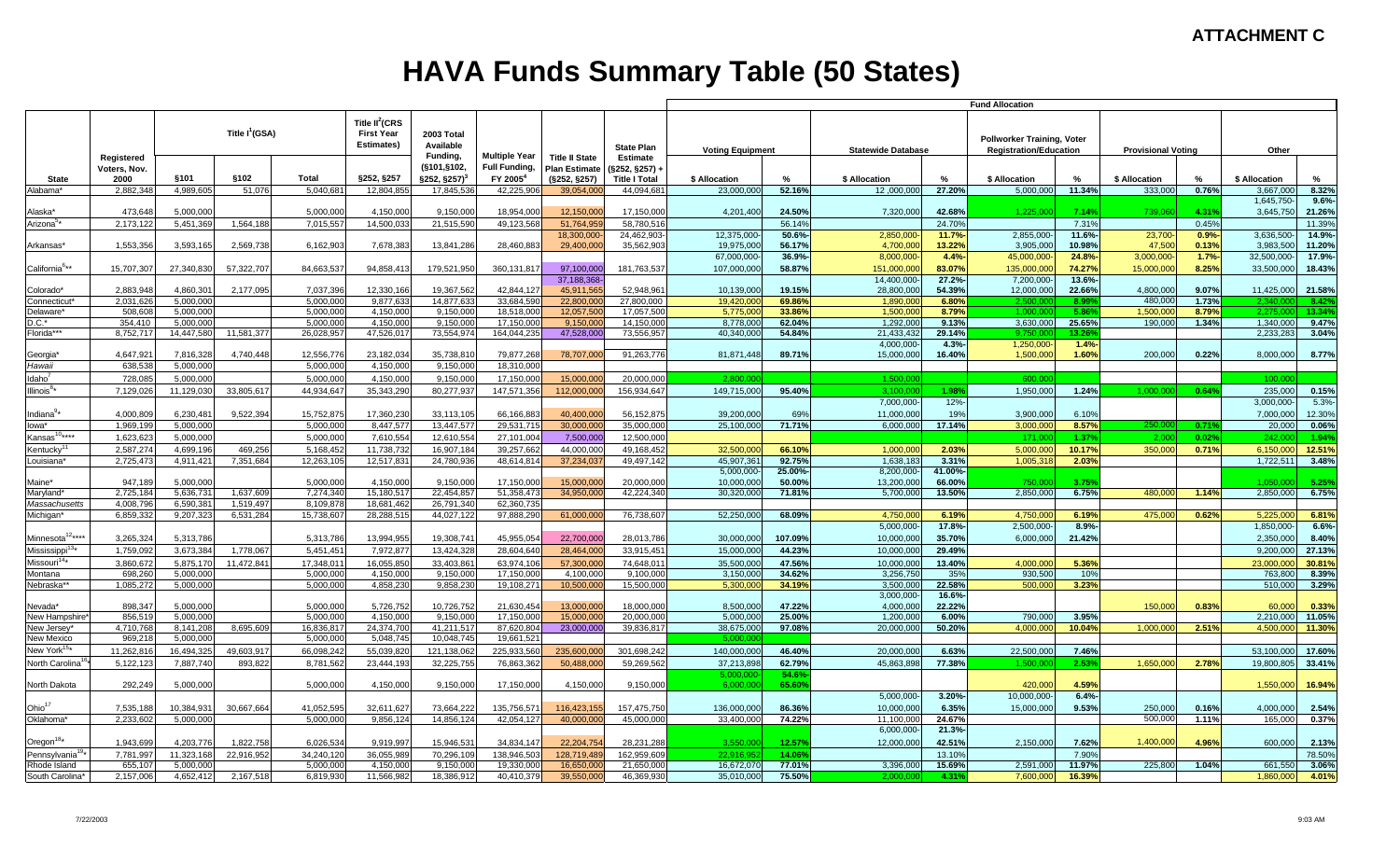## **HAVA Funds Summary Table (50 States)**

|                         |                                    |                            |                         |             |             |                                                      |                                                                      |                                       |                                                                  | <b>Fund Allocation</b> |         |               |        |               |          |               |       |               |                 |  |  |  |  |  |  |  |  |  |  |  |  |                         |  |  |                   |                         |  |                           |  |                                                             |  |                           |  |       |  |
|-------------------------|------------------------------------|----------------------------|-------------------------|-------------|-------------|------------------------------------------------------|----------------------------------------------------------------------|---------------------------------------|------------------------------------------------------------------|------------------------|---------|---------------|--------|---------------|----------|---------------|-------|---------------|-----------------|--|--|--|--|--|--|--|--|--|--|--|--|-------------------------|--|--|-------------------|-------------------------|--|---------------------------|--|-------------------------------------------------------------|--|---------------------------|--|-------|--|
|                         |                                    | Title I <sup>1</sup> (GSA) |                         |             |             |                                                      |                                                                      |                                       |                                                                  |                        |         |               |        |               |          |               |       |               |                 |  |  |  |  |  |  |  |  |  |  |  |  | 2003 Total<br>Available |  |  | <b>State Plan</b> | <b>Voting Equipment</b> |  | <b>Statewide Database</b> |  | Pollworker Training, Voter<br><b>Registration/Education</b> |  | <b>Provisional Voting</b> |  | Other |  |
| <b>State</b>            | Registered<br>Voters, Nov.<br>2000 | \$101                      | §102                    | Total       | §252, §257  | Funding,<br>(§101,§102,<br>$$252, $257$ <sup>3</sup> | <b>Multiple Year</b><br><b>Full Funding,</b><br>FY 2005 <sup>4</sup> | <b>Title II State</b><br>(S252, S257) | Estimate<br>Plan Estimate (§252, §257) +<br><b>Title I Total</b> | \$ Allocation          |         | \$ Allocation | %      | \$ Allocation |          | \$ Allocation |       | \$ Allocation |                 |  |  |  |  |  |  |  |  |  |  |  |  |                         |  |  |                   |                         |  |                           |  |                                                             |  |                           |  |       |  |
| South Dakota            | 520,881                            | 5,000,000                  |                         | 5,000,000   | 4,150,000   | 9,150,000                                            | 17,150,000                                                           | 7,828,000                             | 12,828,000                                                       | 7,660,000              | 59.71%  |               |        | 2,000         | 0.02%    |               |       | 324,000       | 2.53%           |  |  |  |  |  |  |  |  |  |  |  |  |                         |  |  |                   |                         |  |                           |  |                                                             |  |                           |  |       |  |
| Tennessee <sup>20</sup> | 3,400,487                          | 6,004,507                  | 2,473,971               | 8,478,478   | 16,530,658  | 25,009,136                                           | 56,483,414                                                           | 6,529,000                             | 25,007,478                                                       | 19,467,000             | 77.84%  | 5,043,947     | 20.17% | 1,000,000     | 4.00%    |               |       | 500,000       | 2.00%           |  |  |  |  |  |  |  |  |  |  |  |  |                         |  |  |                   |                         |  |                           |  |                                                             |  |                           |  |       |  |
|                         |                                    |                            |                         |             |             |                                                      |                                                                      | 55,500,000-                           | 78,976,116-                                                      |                        | 40.30%- | 16,000,000-   | 20.3%  | 3,000,000-    | $3.8% -$ |               |       | 22,000,000    | 27.9%-          |  |  |  |  |  |  |  |  |  |  |  |  |                         |  |  |                   |                         |  |                           |  |                                                             |  |                           |  |       |  |
| $T$ exas <sup>21</sup>  | 12,365,235                         | 17,206,595                 | 6,269,521               | 23,476,116  | 57,654,633  | 81,130,749                                           | 190,904,836                                                          | 58,500,000                            | 81,976,116                                                       | 31,850,000             | 38.85%  | 21,000,000    | 25.62% | 6,000,000     | 7.32%    | 1,000,000     | 1.22% | 24,000,000    | 29.28%          |  |  |  |  |  |  |  |  |  |  |  |  |                         |  |  |                   |                         |  |                           |  |                                                             |  |                           |  |       |  |
| Utah <sup>22</sup>      | ,123,238                           | 3,090,943                  | 5,726,844               | 8,817,787   | 5,834,675   | 14,652,462                                           | 25,761,649                                                           | 26,800,000                            | 35,617,787                                                       | 23,500,000             | 65.98%  | 1,000,000     | 2.81%  | 2,500,000     | 7.02%    |               |       | 1,000,000     | 2.81%           |  |  |  |  |  |  |  |  |  |  |  |  |                         |  |  |                   |                         |  |                           |  |                                                             |  |                           |  |       |  |
| Vermont**               | 427.354                            | 5,000,000                  |                         | 5,000,000   | 4,150,000   | 9,150,000                                            | 17,150,000                                                           | 4,150,000                             | 9,150,000                                                        | 6,650,000              | 72.68%  | 1,500,000     | 16.39% | 750,000       | 8.20%    | 100,000       | 1.09% | 400,000       | 4.37%           |  |  |  |  |  |  |  |  |  |  |  |  |                         |  |  |                   |                         |  |                           |  |                                                             |  |                           |  |       |  |
| Virginia *              | 4,070,581                          | 7,105,890                  | 4,526,569               | 11,632,459  | 20,573,944  | 32,206,403                                           | 71,379,073                                                           | 58,300,00                             | 69,932,459                                                       | 33,100,000             | 47.33%  | 12,400,000    | 17.73% | 13,000,000    | 18.59%   | 1,000,000     | 1.43% | 3,500,0       | $-5.00^{\circ}$ |  |  |  |  |  |  |  |  |  |  |  |  |                         |  |  |                   |                         |  |                           |  |                                                             |  |                           |  |       |  |
| Washington              | 3,335,71                           | 6,098,449                  | 6,799,430               | 12,897,879  | 16,875,529  | 29,773,408                                           | 61,904,317                                                           | 62,800,00                             | 75,697,879                                                       | 15,700,000             | 20.74%  | 11,000,000    | 14.53% | 8,000,000     | 10.57%   | 1,000,000     | 1.32% | 13,050,000    | 17.24%          |  |  |  |  |  |  |  |  |  |  |  |  |                         |  |  |                   |                         |  |                           |  |                                                             |  |                           |  |       |  |
| West Virginia***        | 1,067,822                          | 2,977,057                  | 2,349,474               | 5,326,531   | 5,416,589   | 10,743,120                                           | 21,056,275                                                           | 14,500,000                            | 19,826,531                                                       | 16,500,000             | 83.22%  | 3,000,000     | 15.13% | 500,000       | 2.52%    |               |       | 300,000       | 1.51%           |  |  |  |  |  |  |  |  |  |  |  |  |                         |  |  |                   |                         |  |                           |  |                                                             |  |                           |  |       |  |
| Wisconsin               | 220,012                            | 5,694,036                  | ,308,810                | 7,002,846   | 15,390,889  | 22,393,735                                           | 51,697,898                                                           | 35,362,000                            | 42,364,846                                                       | 15,654,500             | 36.95%  | 25,189,500    | 59.46% | 889,00        | 2.10%    |               |       | 744.000       | 1.76%           |  |  |  |  |  |  |  |  |  |  |  |  |                         |  |  |                   |                         |  |                           |  |                                                             |  |                           |  |       |  |
| Wyoming <sup>23</sup>   | 220,012                            | 5,000,000                  |                         | 5,000,000   | 4,150,000   | 9,150,000                                            | 17,150,000                                                           | 20,000,00                             | 25,000,000                                                       |                        |         |               |        |               |          |               |       |               |                 |  |  |  |  |  |  |  |  |  |  |  |  |                         |  |  |                   |                         |  |                           |  |                                                             |  |                           |  |       |  |
| Total                   |                                    |                            | 343,031,118 300,317,737 | 643,348,855 | 826,680,000 | .470,028,855                                         | 3.060.246.287                                                        |                                       | 1,975,325,459 2,600,564,436                                      |                        |         |               |        |               |          |               |       |               |                 |  |  |  |  |  |  |  |  |  |  |  |  |                         |  |  |                   |                         |  |                           |  |                                                             |  |                           |  |       |  |

<sup>1</sup> Title I information was obtained from the General Services Administration (GSA). Figures reported are final disbursements and were completed on June 13, 2003.

<sup>2</sup> Title II estimates were provided by the Congressional Research Service (CRS), memorandum dated February 27,2003.

<sup>3</sup> This column was estimated by adding Total Title I final disbursements as reported by GSA and estimated Title II funds (FY 2003) as provided by the CRS memorandum dated February 27, 2003.

<sup>4</sup>This column was estimated by subtracting Title I allocation estimates from Total (FY 2003 appropriations and FY 2004 and 2005 authorizations) as provided in the CRS memorandum dated February 27, 2003 then adding actual

<sup>5</sup>Arizona does not provide fund allocation estimates, only percent of the state election fund it plans to allocate toward each requirement.

6 Section 10 of California's plan states that Section 101 and 102 funds will be used to replace punch card voting systems, "the Title I funds are, therefore, likely to supplement the requirements payment received pursuant

7 Although Idaho provides an allocation breakdown for Title I funds only, its plan states that, "if fully funded, the fifteen million dollar requirement payments...would be...made available for: (1) counties who want to up

<sup>8</sup> The budget for voter equipment includes \$85,715,000 for technology grants, \$4,725,000 from Title I and \$80,990,000 from Title II.

 $9$  Indiana's budget is based on \$57.1 million, this figure includes Title I, Title II, and state matching funds.

<sup>10</sup>Kansas explicitly states that it will not disclose allocation information for voting equipment or the statewide data base.

<sup>11</sup> Kentucky's budget is based on total cost and includes state matching funds of \$2.1 million. Moreover, the plan states that it will use Title I money to replace lever machines for 147 precincts, however, it does not sp <sup>12</sup> Percentages calculated for Minnesota's fund allocation columns is based on Multiple Year Full Funding column because the State's allocation information assumes full funding, however, funding assumptions are through FY

<sup>13</sup> The category "other" includes voter, poll worker and local elections official training as well as state administrative costs of HAVA implementation.

<sup>14</sup> Missouri includes non-mandatory proposals in their budget.

<sup>15</sup> The category "other" includes \$40 million that New York Plans to give to counties for election administration via a grant program.

 $16$  North Carolina's state plan estimate is based on §252 only.

<sup>17</sup> Ohio's budget is based on \$161 million, which includes Title I, Title II, and state matching funds.

<sup>18</sup> Oregon is an entirely vote by mail state, therefore, spending on voter equipment is limited to availability of disability equipment in Registrar's offices.

<sup>19</sup> The category "other" includes 67.2% of the funds that Pennsylvania plans to grant to the counties for the implementation of HAVA provisions. "The funds could be used for the purchase of voting equipment, the purchase

 $^{20}$  Tennessee's budget is based on \$26,010,947, which includes Title I, Title II, and state matching funds.

<sup>21</sup> The category "other" includes \$20 million that Texas is allocating for "grant funding to counties for HAVA compliance." Additionally, the State is allocating \$6 million for "upgrade or replacement of county election m

 $22$  Utah's budget is based on a figure that includes Title I, Title II, and state matching funds.

<sup>23</sup> Wyoming plans to spend collectively 70% (\$14 million) on a statewide voter registration system, punch card replacement, touchscreen, and education. Furthermore, the State plans to spend 5% (\$1 million) on HAVA complia

\* Allocation estimates are based on full federal funding through 2005.

\*\* Allocation estimates are based on full federal funding through 2003.

\*\*\* Allocation estimates are based on full federal funding through 2006.

\*\*\*\*Allocation estimates are based on full federal funding through 2004.

Figure provided assumes full federal funding through 2005. Figure provided is Title II money appropriated for FY 2003. Figure provided assumes full federal funding through 2004.

Denotes that the fund source is from Title I and Title II. Denotes that the fund source is from Title I. Denotes that the fund source is from Title II.